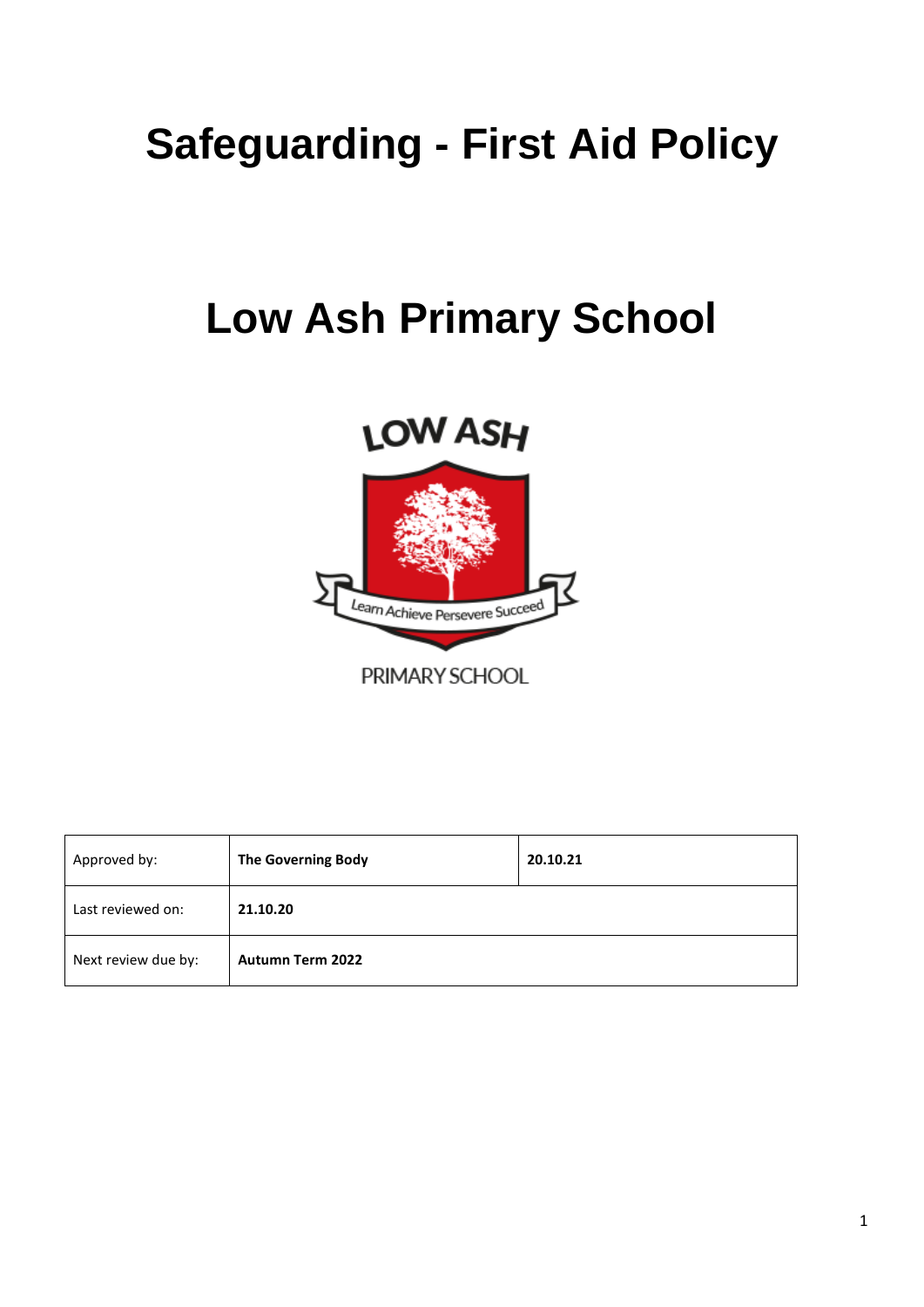#### **Rationale:**

At Low Ash Primary School we endeavour to provide the best possible care for our pupils. This policy is to inform staff, governors, parents/carers and visitors about the procedures we follow when administering first aid in our school. All the teaching staff and the Governing body have agreed this policy.

### **Safeguarding**

The Education Act 2002 places a duty on schools to safeguard and promote the welfare of pupils at the school by ensuring that risks of harm to welfare are minimised and taking appropriate actions to address concerns about the welfare of a child or children, working to agreed local policies and procedures in full partnership with other local agencies.

The First Aid Policy should be read in conjunction with the Health and Safety Policy, the Child Protection Policy (and related appendices) and Safeguarding Policy – where concerns arise regarding safeguarding and/or child protection, these should be recorded in writing, and passed on to the designated Named People in school.

#### **Appointed first aiders:**

Mrs Helen Matthews (Lead first aider) Mrs Mandy Geraghty Mrs Clare Jones Mrs Rosalyn Horne Mrs Sabrina Towriss Miss Carrie Gray Mr Karl Renardson Miss Becky Taylor Mrs Louise Hudson Miss Lisa Thompson Miss Brogan Thornton

A list of staff who hold a first aid certificate is displayed around the school.

Lunchtime supervisors receive emergency first aid training, so can deal with minor cuts and grazes during lunchtimes.

All members of staff received yearly Epipen training. It does not need to be a designated first aider who administers this.

The Lead First Aider ensures the training needs of staff are met, overseen by the Inclusion Leader.

The Head teacher will ensure that health and safety procedures are followed and that accident reporting procedures are followed.

#### **Location of first aid equipment:**

The school will provide materials, equipment and facilities needed to carry out First Aid. First aid boxes (and accident files) are kept in the following locations:

-PPA room at the back of the staff room

-Nursery

All classes also have a mini first aid kit which is kept in classrooms.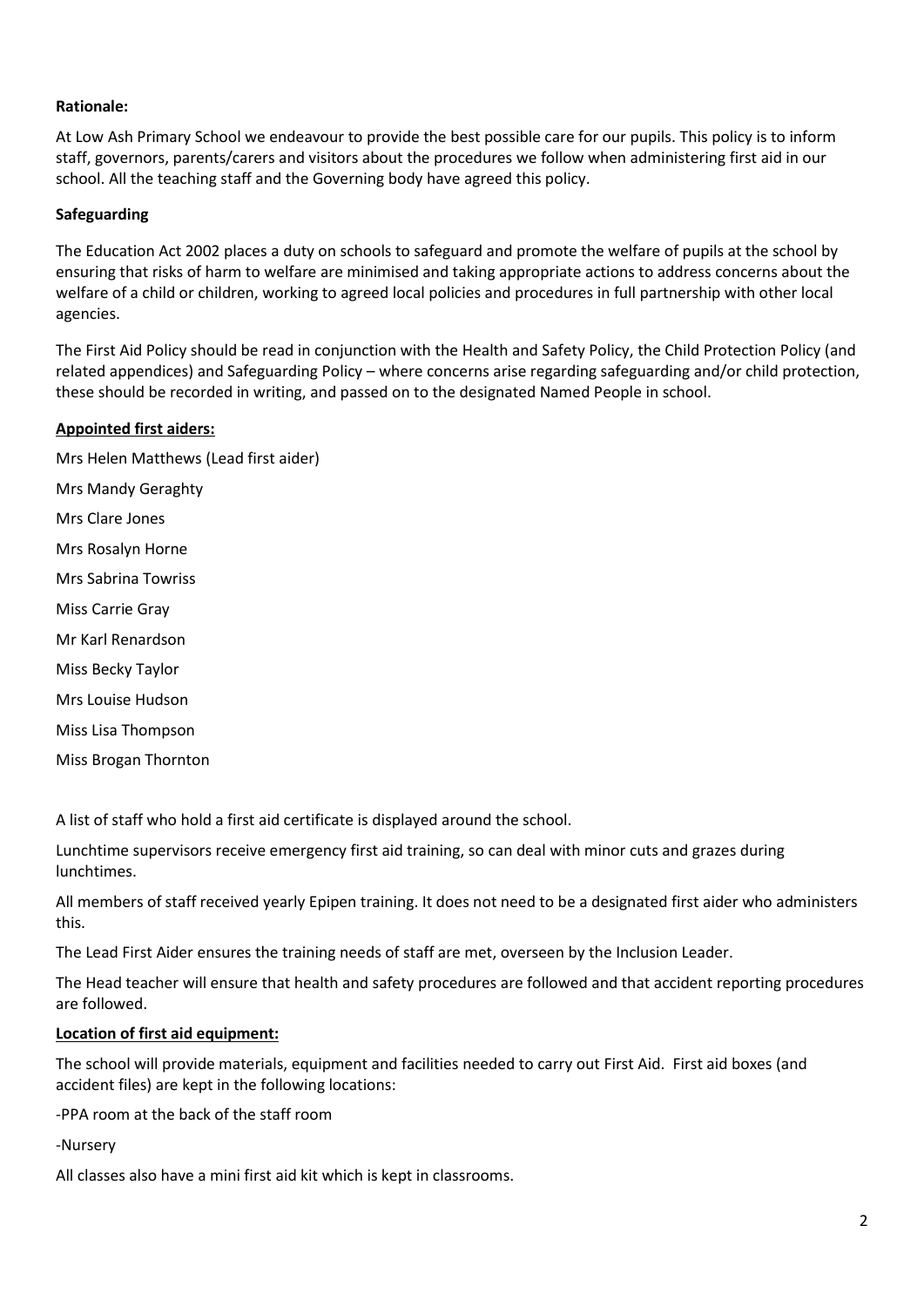When further supplies are needed, this will be reported to Mrs Helen Matthews who will place further orders.

# **Procedures**

Plastic gloves are to be worn when dealing with all incidents. Bloods/soiled dressing and used gloves should be disposed of in plastic bags which are then to be placed directly in the outside bin. Wounds should be cleaned with water and antiseptic wipes and the wound dressed with an appropriate sterile dressing and pressure pad, if needed, to prevent infection. Cotton wool should not be used in cleaning wounds since it is not sterile and could cause infection.

When first aid of any kind has been administered this will be recorded in the accident book.

#### **Copies of all accident forms are stored electronically.**

#### **Minor injuries**

In the case of minor injuries, such as cuts and grazes, a first aider will treat the injury as outlined above. When injuries are of more concern, but not of great severity eg. sprains and strains, etc, parents /carers will be contacted, advised of the situation and asked if they would like to collect their child or if they are happy for them to remain in school.

In other cases, e.g. where no injury is visible, the pupil will be kept under observation. If concerns increase, medical attention may be obtained and parents/carers will be contacted to inform them of the injury.

#### **Head injuries**

In the case of a head injury, a parent/carer should be informed in every case. The accident should be recorded in the accident book and the parent / carer given a 'Head Injury Form' (This is printed on green coloured paper so as to distinguish it from other letters). Where it is not possible to hand the head injury form directly to a parent/ carer eg. in case of an afterschool club / collection by a child minder, a telephone call will be made to notify them. All children who have suffered a head injury, if kept in school, will be checked upon by a first aider after an hour to re assess their injury. If injuries are severe, but do not warrant calling an ambulance, or a child deteriorates following a head bump, parents will be called and, if necessary, encouraged to collect their child from school. *(see major accidents / injuries)*

**NB In the event of a bump to the head, it is essential that persons be monitored and not left alone or unsupervised as appropriate.**

**All minor injuries and head injuries need to be recorded on the correct school accident form.**

#### **Major accidents/incidents**

In all cases when an accident involves a serious injury eg broken bone, or where there is any doubt about the injury, the injured person should not be moved, unless in danger, until assessed by a first aider. The first aider will then decide what action is to be taken but where they are in doubt as to the severity of the injury, they are to obtain immediate medical attention by dialling 999 and asking for an ambulance. Parents/carers should be contacted as soon as possible, but this should not result in a delay obtaining medical attention.

If a child needs hospital treatment in a non-urgent situation, the parent will be contacted to accompany the child to hospital. If the parent/carer cannot be contacted, then a member of staff will drive the child to hospital. The child should be strapped into the back seat, using a booster seat if required, and another member of staff should sit in the back with the child. Every attempt to contact a parent/carer will be made by the school.

For any incident where a child has needed to go directly to hospital, an incident reporting form should be filled in online using the following link **<https://www.bradford.gov.uk/hands/index.asp?a=Accidents> (as of 1.3.2017)**

#### **Accidents to staff and visitors**